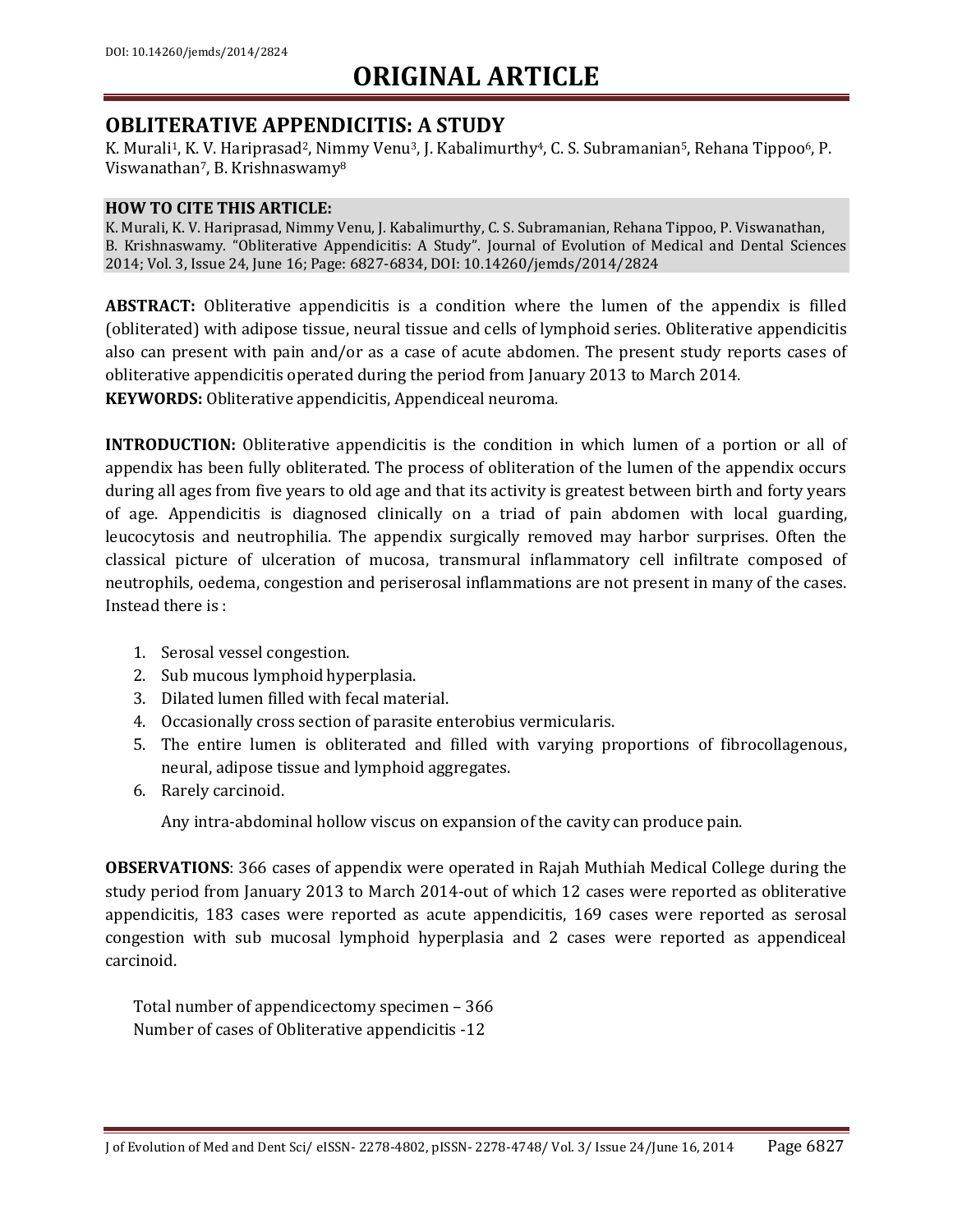| Sl. No | <b>Diagnosis</b>                                      | <b>Number</b> |
|--------|-------------------------------------------------------|---------------|
| 1      | Obliterative Appendicitis                             | 12            |
| 2      | <b>Acute Appendicitis</b>                             | 183           |
| 3      | Serosal congestion + sub mucosal lymphoid hyperplasia | 169           |
| 4      | Carcinoid                                             |               |
|        | TOTAL                                                 | 366           |

### **CASE DISTRIBUTION**:



**DISCUSSION:** A common feature of the appendix in obliterative appendicitis is luminal obliteration by a fibrotic process that tends to start at the tip and progresses proximally to involve the entire lumen.<sup>1,2</sup>

The lumen is obliterated in one of the following two ways:

- 1. By the pressure atrophy of the mucosa resulting from encroachment of the increasing hyaline connective tissue originating from inflammatory stimulated sub mucosal tissues and from preexisting hyaline connective or endothelial tissue elements.
- 2. By an additional acute inflammation which finally destroys so much of the mucosa that it cannot be regenerated by the decreased number of functioning crypts of Lieberkuhn, before adhesion to the opposite wall occurs. 3

Various modifications of these two processes may be encountered in a large group of specimen; however the mechanism of formation of the lumen occlusion is fundamentally the same<sup>4</sup>. Some cases could be due to post inflammatory scarring. <sup>5</sup> However, most if not all examples of appendiceal luminal obliteration appears to be caused by a neurogenic occlusive proliferation called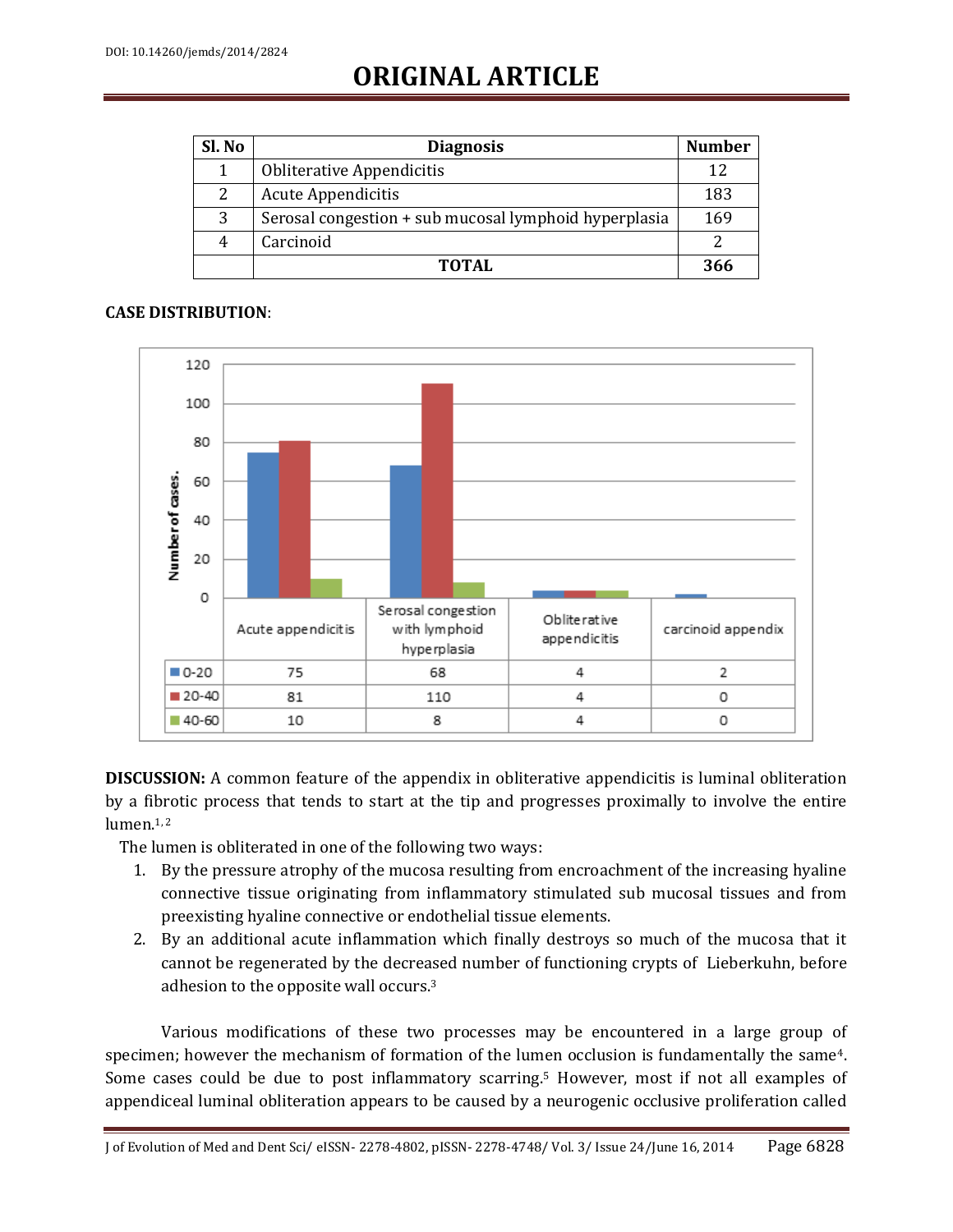neurogenic hyperplasia or neurogenic appendicopathy.<sup>[6,7, 8, 9]</sup> When this process obliterates the lumen, the lesion may be called an axial neuroma. Axial neuromas are associated with the loss of the normal mucosa and lymphoid tissue. Neurogenous hyperplasia may also cause intramucosal or submucosal proliferations resulting in tumor like nodules or diffuse expansion of lamina propria. These sub mucosal and intramucosal neuromas show histologic features similar to those of the more obliterative lesions. 10

Many factors play an important role in the production of obliteration of the appendiceal lumen:

- 1) As various stages in mammalian development are ascended, the appendix becomes more and more a vestigial structure, which has an increasing tendency to stenosis.
- 2) Any process which causes a narrowing and diminishment in the lumen of the appendiceal artery causes deprivation of adequate nourishment and the stenosing process extends progressively towards base of appendix.
- 3) Slow and retrogressive involution of all body tissues including appendix after attaining maturity; also progressive and definite obliteration of capillary beds of all parenchymatous organs after physical maturity.
- 4) Human appendix is notoriously unable to cope with a mild infection due to inadequacy of the terminal blood supply.
- 5) The fat of the mesoappendix apparently migrates along the course of the perforating blood vessels as they ramify from the mesoappendix to the sub mucosa.
- 6) All structures containing excess of lymphoid tissue normally have a tendency to undergo involution after maturity has been reached. 3

Situated in the axial region of obliterated appendices are small nodules of spindled nuclei with scant, indistinct cytoplasm that tend to aggregate in onion skin like lamellae. The cells lie in a lace-like eosinophillic pericellular material and produce a tactoid whorling pattern. These nodules may be rimed by denser connective tissue, a feature better highlighted by the Masson trichrome stain. These nodules are thought to arise from pericellular mucosal nerve plexuses, possibly owing to stimulation by argentaffin cells that had migrated from the crypts of Lieberkuhn. Most often these nodules are not grossly evident, but on occasion large ganglioneuromatous nodules may be grossly visible. <sup>11</sup> These tend to involve Meissner and Auerbach plexuses and may extend to the periappendiceal fat. A syndrome of chronic recurrent right lower quadrant pain without evidence of peritoneal irritation is reported in some of these patients, and appendicectomy apparently relieves the symptoms. <sup>12</sup> It has been suggested that the neuroendocrine proliferation in neurogenic appendicopathy could be a cause of appendiceal pain, thus producing symptoms mimicking appendicitis7. However, luminal obliteration is encountered in incidental appendicectomy specimens more often than in appendixes removed from patients with symptoms of appendicitis,<sup>13</sup> and it is a common finding in appendixes at autopsy.<sup>1, 8</sup>

**CONCLUSIONS:** From this study it is found that apart from the usual cases of acute appendicitis, the appendix can also harbor some histological curiosity where the lumen can be filled with adipose tissue, fibro fatty tissue, neural tissue, lymphoid aggregate. Carcinoid tumor can also obliterate the lumen.

J of Evolution of Med and Dent Sci/ eISSN- 2278-4802, pISSN- 2278-4748/ Vol. 3/ Issue 24/June 16, 2014 Page 6829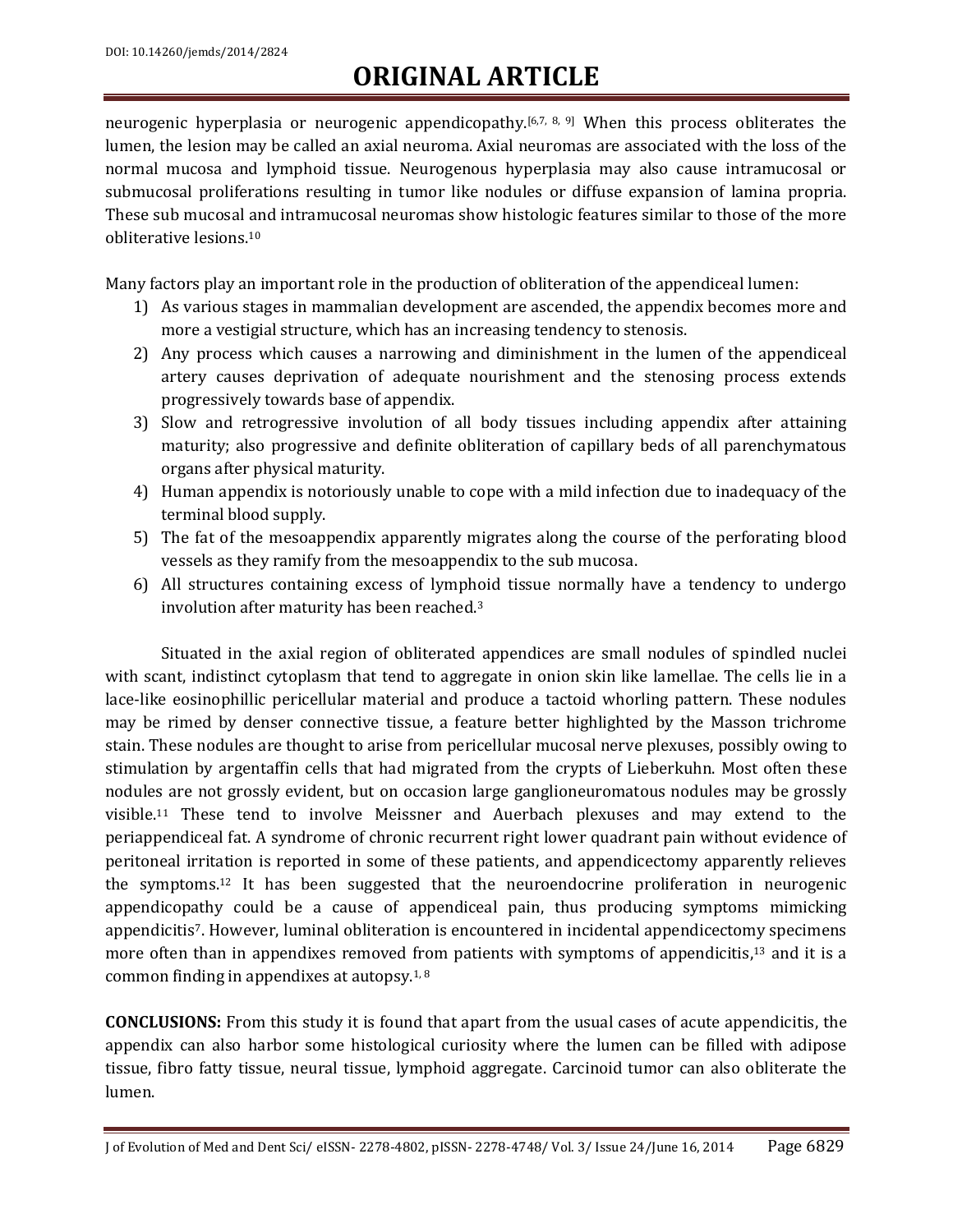### **REFERENCES:**

- 1. Andreou P, Blain S, du Boulay CEH: A histopathological study of the appendix at autopsy and after surgical resection. Histopathology 17: 427-431, 1990.
- 2. Chang AR: An analysis of the pathology of 3003 appendices. Aust NZJ Surg 51: 169-178, 1981.
- 3. Donald C.Collins, Obliterative appendicitis, Annals of surgery, vol. 104, 2: 204-209, 1936.
- 4. Maale C.U: Histopathological studies over processus vermiformis 266Pp. Kobenhaven, Jacob Lund, 1908.
- 5. Carr NJ, Montgomery E: Patterns of healing in the appendix: the morphologic changes in resolving primary acute appendicitis and a comparison with crohn's disease. Int J Surg pathol 2: 23-30, 1994.
- 6. Segal GH, Petras RE: Vermiform appendix. In Sternberg S (ed): Histology for pathologists. New York, Raven, 1997, PP 539-550.
- 7. Stanley MW, Cherwitz D, Hagen K, et al: Neuromas of the appendix: a light microscopic, immunohistochemical and electron microscopic study of 20 cases. Am J Surg Pathol 10: 801- 815, 1986.
- 8. Olsen BS, Holck S: Neurogenous hyperplasia leading to appendiceal obliteration: an immunohistochemical study of 237 cases. Histopathology 11: 843-849, 1987.
- 9. Stead RH, Franks AJ, Goldsmith CH, et al: Mast cells, nerves and fibrosis in the appendix: a morphological assessment. J Pathol 161: 209-219, 1990.
- 10. Noel Weidner, cote, suster, weiss, Modern surgical pathology,  $1<sup>st</sup>$  edn, 2003; 2: 867
- 11. Zarabi M, LaBach JP: Ganglioneuroma causing acute appendicitis. Hum pathol 13: 1143-1146, 1982.
- 12. Howie. JGR: The Prussian blue reaction in the diagnosis of previous appendicitis. J pathol bacteriol 91: 85-92, 1966.
- 13. Stephenson J, Snoddy WT: Appendiceal lesions: Observation in 4000 appendectomies Arch-Surg 83; 661-666, 1961.

### **MICROSCOPIC PICTURES:**

The various illustrate depicts different proportions of the tissue that fills the lumen:

### **PLATE -1:**



Lumen of the appendix is obliterated with adipose tissue, fibrocollagenous tissue, neural tissue and lymphoid tissue along with congested blood vessels.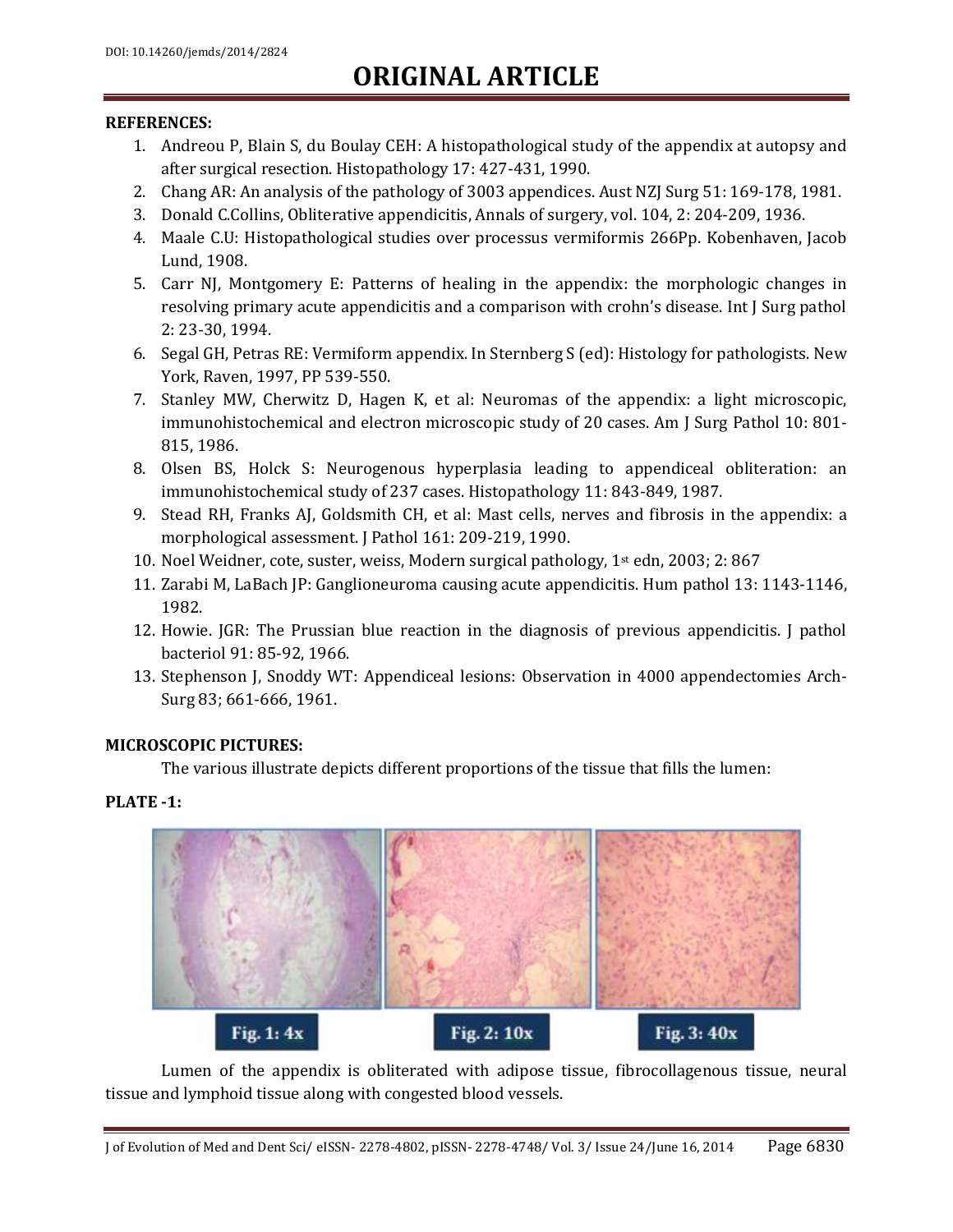

Lumen is obliterated with adipose tissue, fibrocollagen, neural tissue and lymphoid tissue.



Lumen is obliterated with adipose tissue, fibro collagen and neural tissue.

### **PLATE-2:**



Lumen is obliterated with fibro- collagen and lymphoid tissue.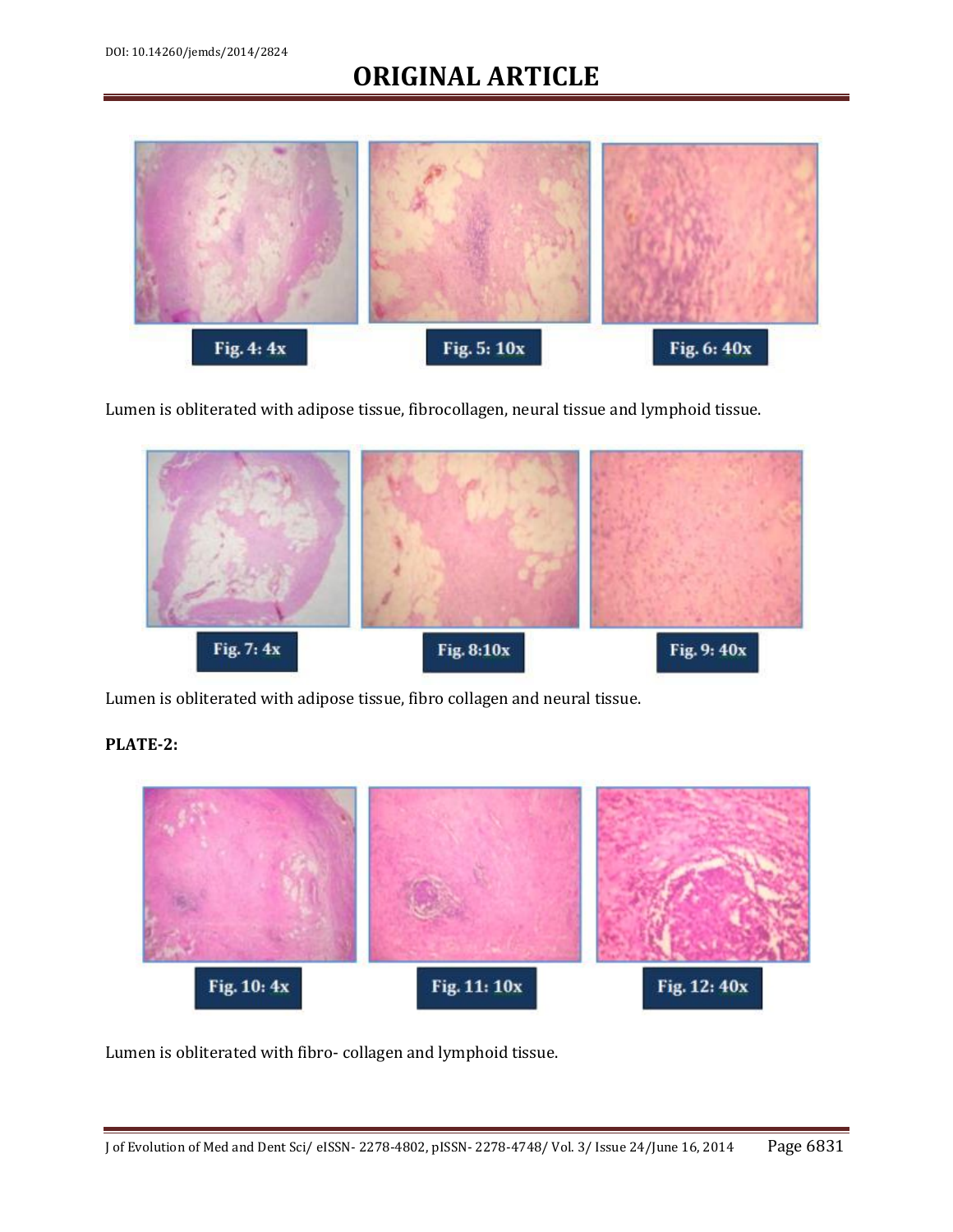

Lumen is obliterated with adipose tissue, fibro- collagen and neural tissue.



Lumen of the appendix is obliterated with adipose tissue and fibrocollagenous tissue with congested blood vessels.

### **CARCINOID OF APPENDIX:**

**PLATE-3:** 



Lumen is filled with carcinoid tumor nodules.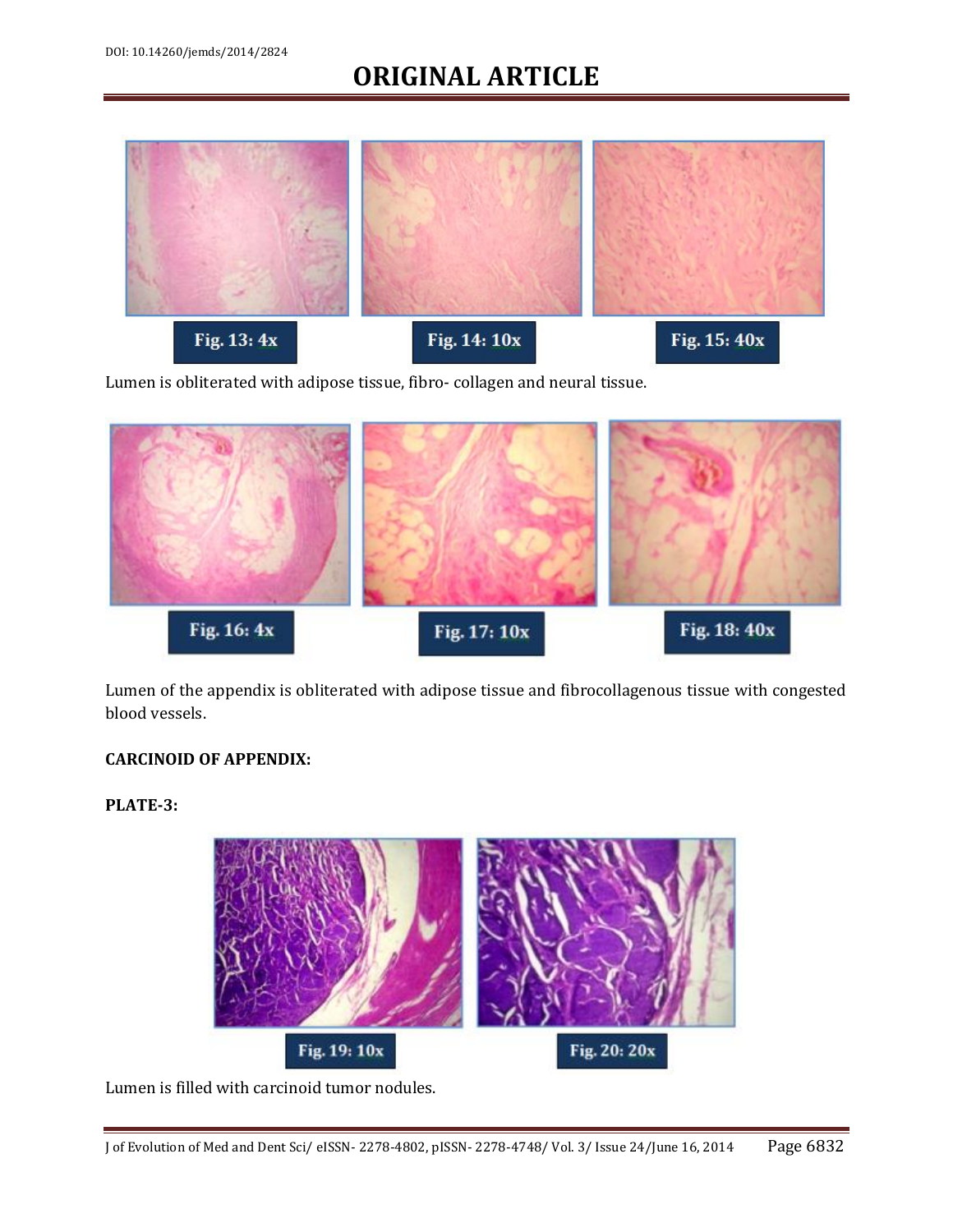

Tumor cells are small, round and darkly stained.

### **PLATE- 4:**



Entire appendix replaced with carcinoid tumor.



Appendix wall contain carcinoid tumor nodule.